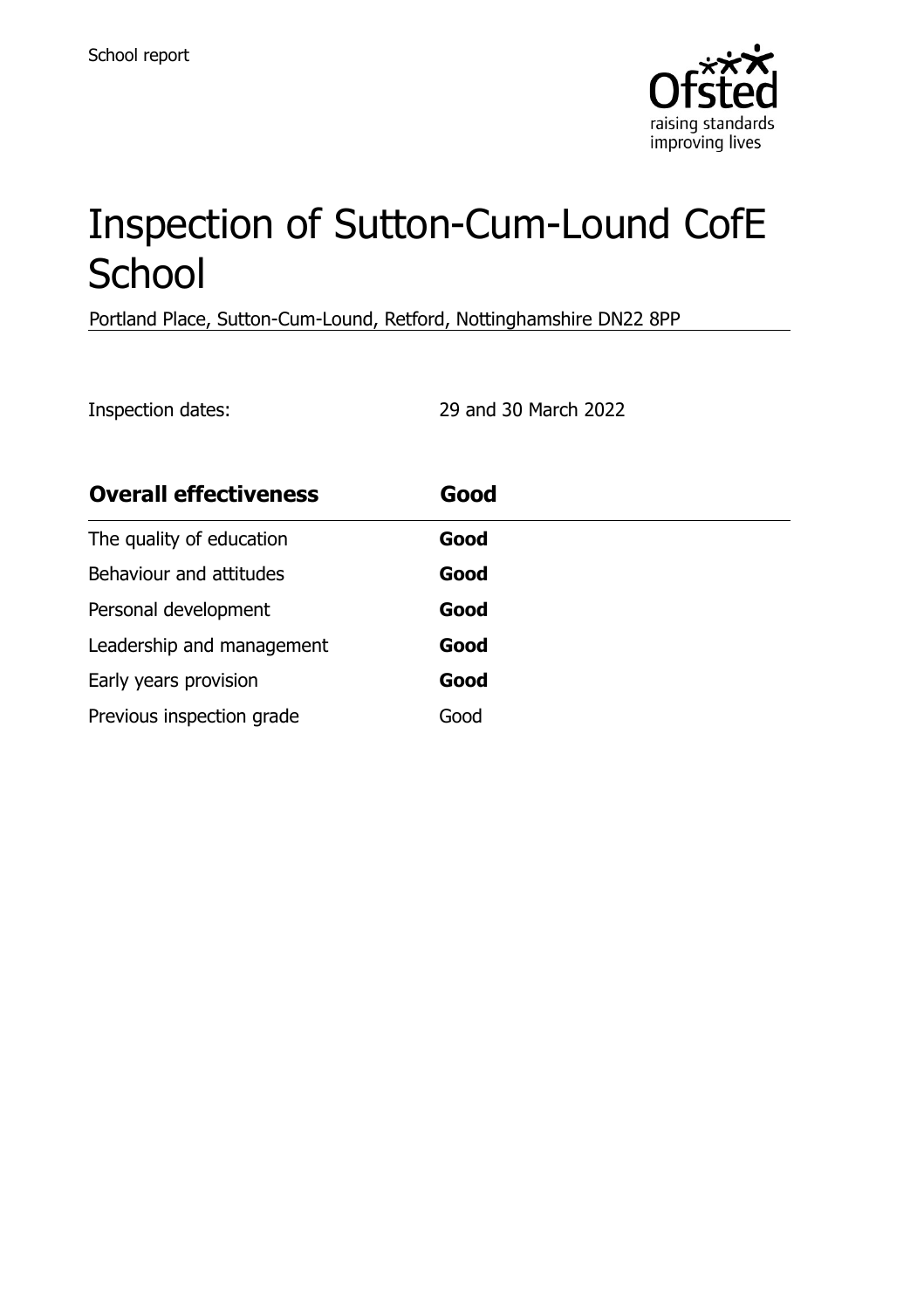

# **What is it like to attend this school?**

Pupils are proud of their small village school. They enjoy coming to school and get on well with each other. One pupil summed up the views of many when they said: 'Sutton is a nice school. Everybody knows each other, teachers respect us. We like being with our friends.' Pupils said that they are happy and feel safe. They know that they can go to any adult in school for help or guidance at any time. Staff know the pupils very well. Relationships between staff and pupils are very positive.

Behaviour is good. Pupils understand the three golden rules: 'be kind, be respectful, be the best I can be'. Pupils conduct themselves extremely well around the school. They play happily together during their breaktimes. Pupils told an inspector: 'There is no bullying. Ever.' Pupils said that there are sometimes 'little moans', but staff deal with them quickly.

Leaders have high aspirations for all pupils, including those with special educational needs and/or disabilities (SEND). Pupils enjoy learning. They like the range of subjects that they are taught. Staff commit to knowing each pupil individually. They provide the right level of support to boost pupils' learning and well-being.

#### **What does the school do well and what does it need to do better?**

Children in the early years get off to a good start. In the early years and key stage 1, daily phonics sessions help pupils to learn sounds quickly. Pupils read books that match the sounds they know. Leaders have recently introduced a new systematic approach to teaching phonics. They intend to train all staff in using this programme. Leaders aim to ensure that there is a consistent approach to the teaching of reading across the school. Pupils have positive attitudes to reading. They talked about their favourite books with enthusiasm. Staff encourage pupils to read often and are quick to spot any pupils who may need extra help to keep up.

In science and mathematics, leaders have identified the important knowledge that pupils need to know and remember. Subject leaders have ensured that the curriculum is sequenced so that new learning builds on what pupils already know. Pupils know and remember more in these subjects. However, in some subjects, leaders have not yet mapped out the key knowledge pupils need to learn. This means that pupils are not as well equipped to know and remember more in these subjects.

Pupils, including children in the early years, have positive attitudes to learning. They settle well because teachers set tasks that match pupils' interests. Classrooms are welcoming and stimulating places. Leaders and teachers have high expectations of pupils' behaviour. Well-established routines help the school day to run smoothly. Children in the early years are kind to each other, take turns and share. Older pupils follow the school rules. They respect each other. Across the school, pupils work and play well together.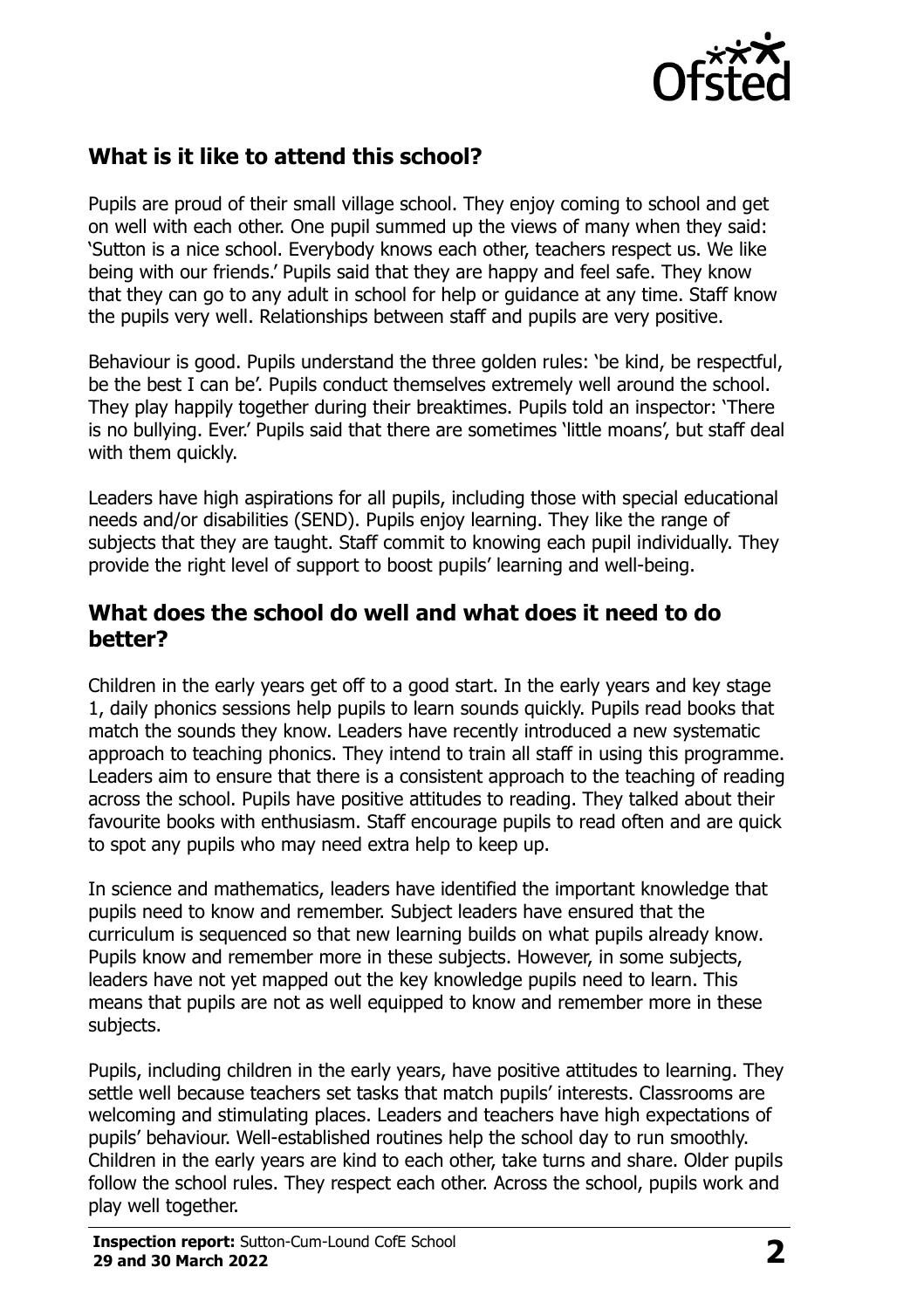

Teachers have good subject knowledge. In lessons, teachers continuously check how well pupils have understood and remembered new learning. Teachers use this information to address pupils' misconceptions. Teachers make sure that pupils have time to revisit their learning if they have not understood something. However, leaders do not check precisely how well the curriculum is delivered. This means that leaders do not always know what is working well and what needs to be improved.

Leaders and staff work together to identify pupils with SEND. They work well with other professionals to ensure that these pupils get the specialist support that they need. Teachers think carefully about how they deliver the curriculum for pupils with SEND. This means pupils with SEND achieve well.

There is a strong focus on pupils' personal development. Pupils learn to be caring, active and responsible citizens. Pupils have opportunities to develop their talents and interests. Pupils enjoy the music, sports and craft clubs on offer. They also value being able to contribute to school life through the various leadership roles they hold. Pupils show respect for, and learn to appreciate diversity and difference. One pupil told an inspector: 'It is not the way you look; it is the way you act. Everyone is special in their own way.' Leaders promote the fundamental British values. However, pupils do not have a secure knowledge of these. Leaders are reviewing their plans to ensure that pupils develop a deeper understanding of this aspect of the curriculum.

Staff work together and support each other well. They are reflective and thoughtful about their work. They say that leaders consider their well-being and work-life balance. Staff receive good support from the local authority and governors.

### **Safeguarding**

The arrangements for safeguarding are effective.

Leaders take their safeguarding responsibilities very seriously. There is a strong culture of safeguarding, and effective systems are in place to keep pupils safe. Staff receive regular and appropriate training. This helps to ensure that staff are alert to any problems pupils may face. Safeguarding records are well maintained. Leaders take prompt action in response to any concerns.

Leaders make appropriate referrals to outside agencies to secure the help that vulnerable pupils need. Any necessary actions are followed up without delay.

Pupils learn how to keep themselves safe. This includes online safety.

### **What does the school need to do to improve?**

#### **(Information for the school and appropriate authority)**

■ The school's curriculum is not yet sufficiently well planned and sequenced in some subjects. However, it is clear from leaders' actions that they are in the process of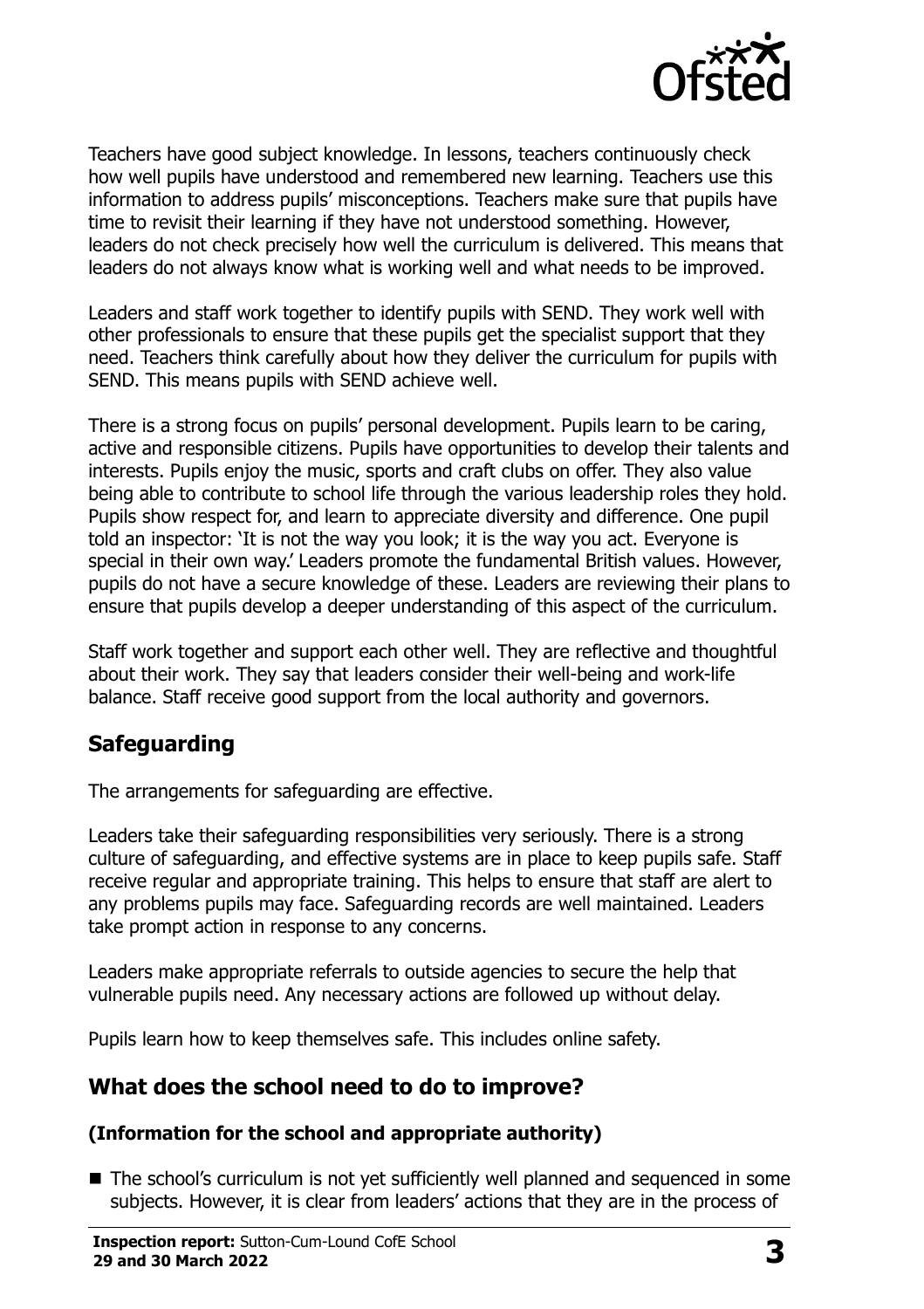

bringing this about. Leaders need to complete the process of reviewing the curriculum in all subjects within their identified timescale. For this reason, the transitional arrangements have been applied.

- Curriculum leaders do not systematically check and evaluate the impact of the curriculum on pupils' learning. As a result, curriculum leaders do not know what works and what needs to be improved so that pupils know more over time. Curriculum leaders should ensure that they monitor the implementation of the curriculum so that pupils know and remember more over time.
- **Pupils do not have a fully developed understanding of fundamental British values** and other faiths and cultures. Leaders should ensure that pupils develop a deeper understanding of these aspects of the curriculum.

### **How can I feed back my views?**

You can use [Ofsted Parent View](http://parentview.ofsted.gov.uk/) to give Ofsted your opinion on your child's school, or to find out what other parents and carers think. We use information from Ofsted Parent View when deciding which schools to inspect, when to inspect them and as part of their inspection.

The Department for Education has further quidance on how to complain about a school.

If you are the school and you are not happy with the inspection or the report, you can [complain to Ofsted.](http://www.gov.uk/complain-ofsted-report)

### **Further information**

You can search for [published performance information](http://www.compare-school-performance.service.gov.uk/) about the school.

In the report, '[disadvantaged pupils](http://www.gov.uk/guidance/pupil-premium-information-for-schools-and-alternative-provision-settings)' refers to those pupils who attract government pupil premium funding: pupils claiming free school meals at any point in the last six years and pupils in care or who left care through adoption or another formal route.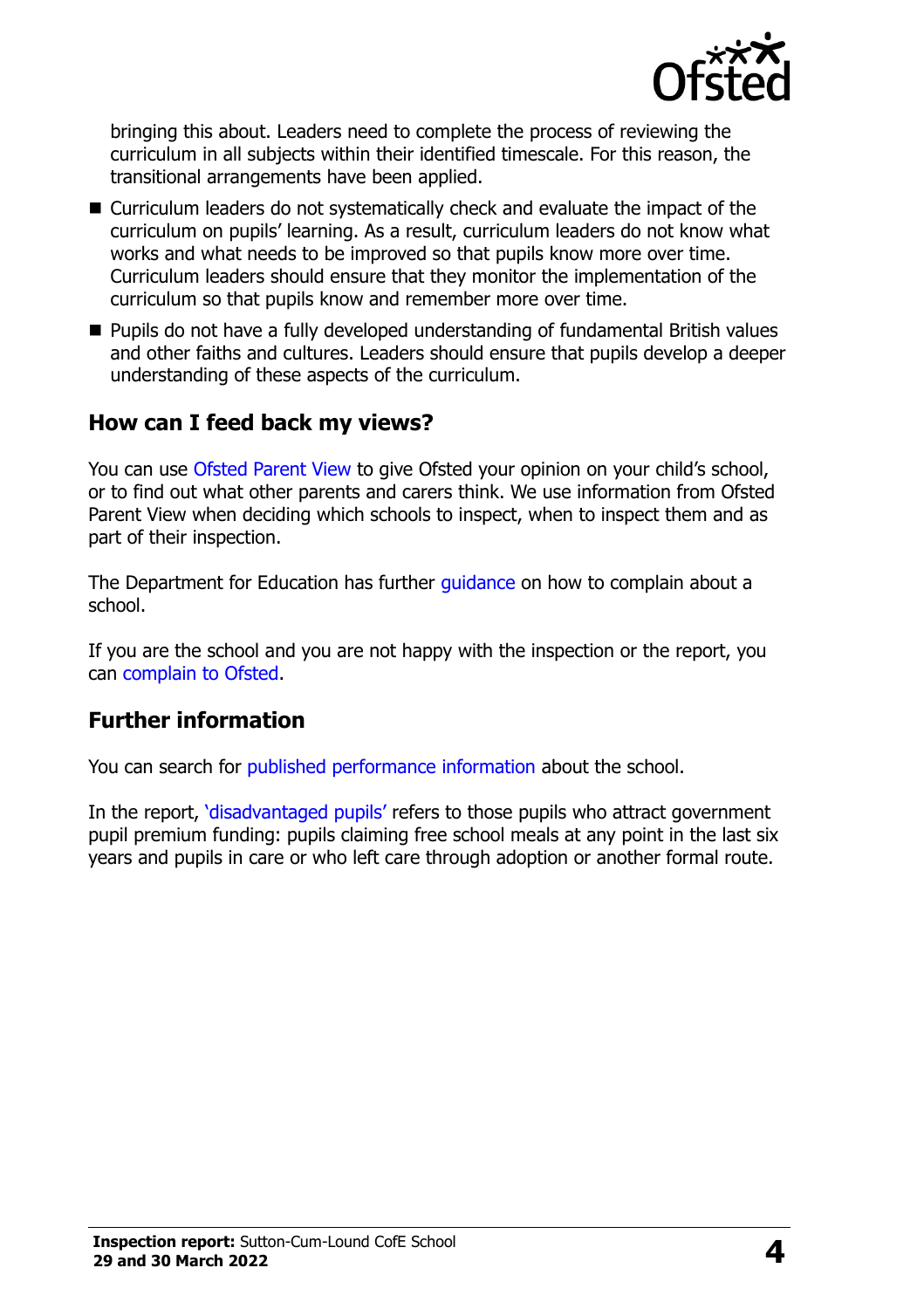

## **School details**

| Unique reference number             | 122809                                                               |
|-------------------------------------|----------------------------------------------------------------------|
| <b>Local authority</b>              | Nottinghamshire County Council                                       |
| <b>Inspection number</b>            | 10200284                                                             |
| <b>Type of school</b>               | Primary                                                              |
| <b>School category</b>              | <b>Voluntary Aided</b>                                               |
| Age range of pupils                 | 4 to 11                                                              |
| <b>Gender of pupils</b>             | Mixed                                                                |
| Number of pupils on the school roll | 72                                                                   |
| <b>Appropriate authority</b>        | The governing body                                                   |
| <b>Chair of governing body</b>      | Keith Circuit                                                        |
| <b>Headteacher</b>                  | Nadine Wilkinson                                                     |
| Website                             | www.suttonlound.notts.sch.uk                                         |
| Date of previous inspection         | 4 December 2018, under section 8 of the<br><b>Education Act 2005</b> |

# **Information about this school**

- The school is within the Diocese of Southwell. Its most recent section 48 inspection took place on 22 March 2016. Section 48 inspections were suspended due to the COVID-19 pandemic. They restarted in September 2021. The next section 48 inspection will be within eight years of the most recent one.
- The school does not use any alternative educational providers.

### **Information about this inspection**

The inspectors carried out this inspection under section 5 of the Education Act 2005.

- This was the first routine inspection the school has received since the COVID-19 pandemic began. Inspectors discussed the impact of the pandemic with leaders and have taken that into account in their evaluation of the school.
- During the inspection, inspectors met with the headteacher, senior leaders and a range of staff.
- Inspectors met with members of the governing body. The lead inspector spoke to a representative of the local authority.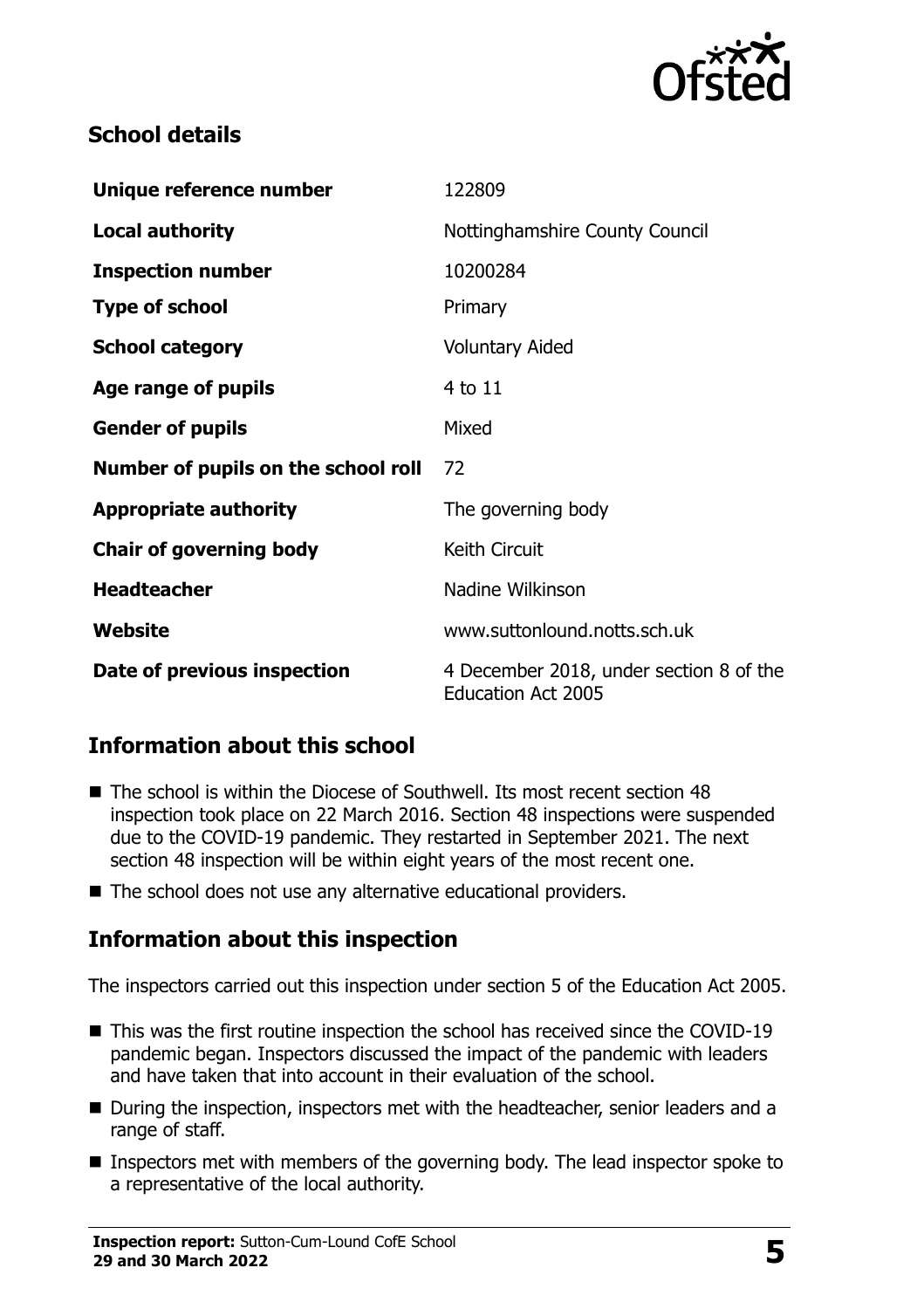

- Inspectors carried out deep dives in early reading, mathematics, science and history. For each deep dive, inspectors met with subject leaders to discuss the curriculum, spoke with teachers and spoke with pupils about their learning. They visited lessons and looked at samples of pupils' work. An inspector observed pupils reading to a familiar adult.
- $\blacksquare$  To evaluate the effectiveness of the school's arrangements for safeguarding, inspectors reviewed school policies, procedures and records. The lead inspector met with the designated safeguarding lead. Inspectors also spoke with staff, governors and pupils about the school's approach to keeping pupils safe.
- Inspectors observed pupils' behaviour in lessons and around school.
- Inspectors considered 21 responses to Ofsted Parent View, Ofsted's online survey, including 19 free-text comments. Inspectors met with staff and considered nine responses to Ofsted's staff survey.

#### **Inspection team**

Kirsty Norbury, lead inspector Her Majesty's Inspector

Ged Philbin **Ged Philbin CELL COLLEGE I**nspector